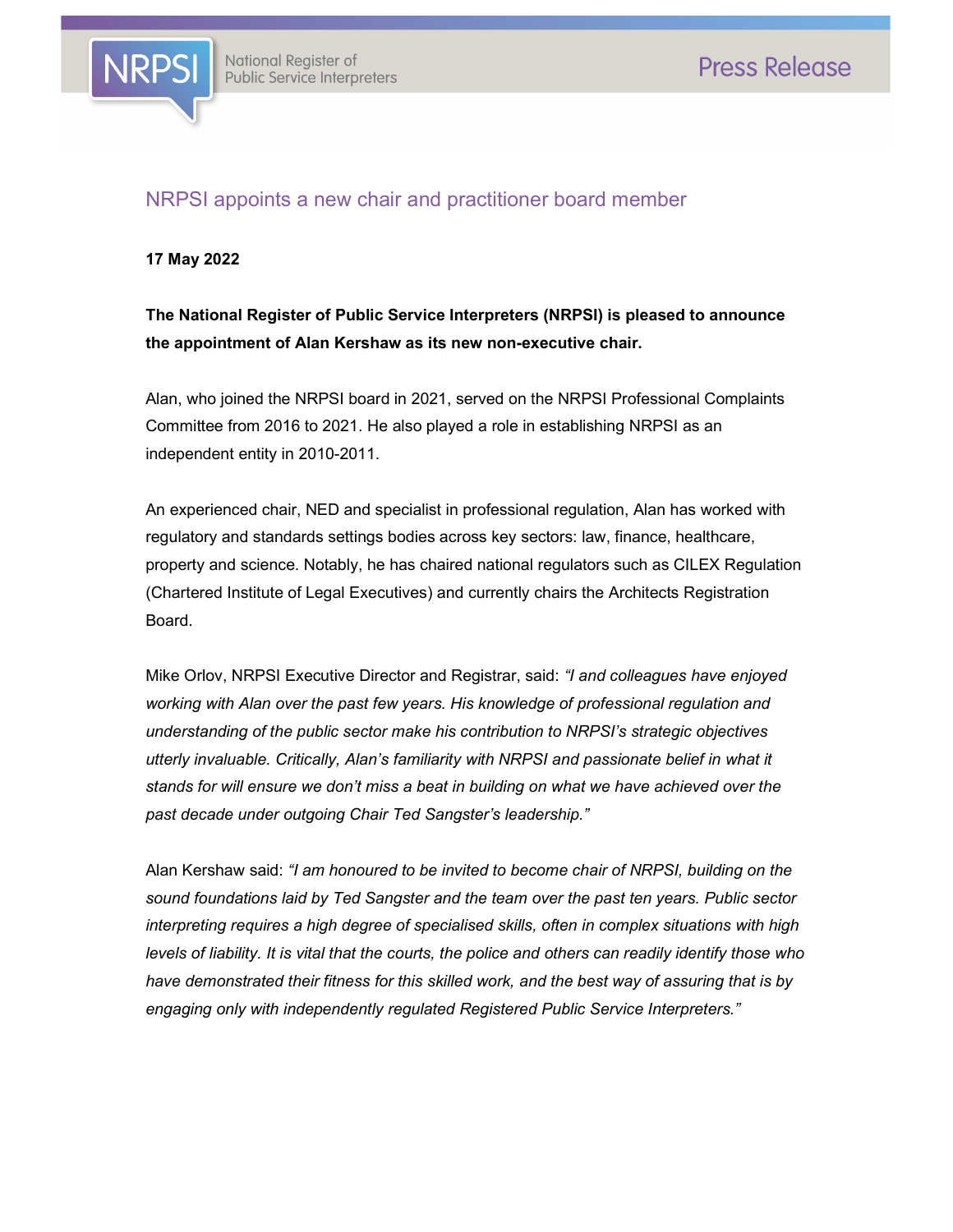

He added: "I am looking forward to working with my colleagues to secure universal recognition of the National Register and registered language professionals' proven skills and experience."

# The NRPSI board also welcomes new non-executive practitioner board member Phil Muriel.

A member of NRPSI since 2007, Phil recently joined the NRPSI's Qualifications Committee. An experienced and highly qualified interpreter and translator, Phil holds the Diploma in Translation (Law/Business), the DPSI in Law and the DPSI in Health. He is also a qualified tutor, having delivered interpreter and translator training since 2009, and an experienced lecturer who regularly speaks on interpreter-related subjects.

Mike Orlov said: "We are lucky to have Phil join the board. His extensive practitioner experience and commitment to furthering public service interpreting standards and the profession are inspirational."

Phil Muriel said: "I am delighted and privileged to be offered a place on the NRPSI board. The National Register listens to interpreters and speaks to various public services on our behalf. In so doing, it amplifies and unifies our voices. The more NRPSI Registered Interpreters there are, the louder our collective voice! I look forward to contributing to the Register's work, helping to raise its profile with colleagues and the public to achieve proper recognition for our profession with full protection of title."

### ENDS

### Contact:

Nina Croad, Communications Consultant, NEO | T 07889 491 259 | E nina@neoposition.com

#### Editor's notes:

The NRPSI board of directors consists of seven non-executive directors – four lay members and three NRPSI registered practitioner members:

• Alan Kershaw Chair, and lay member